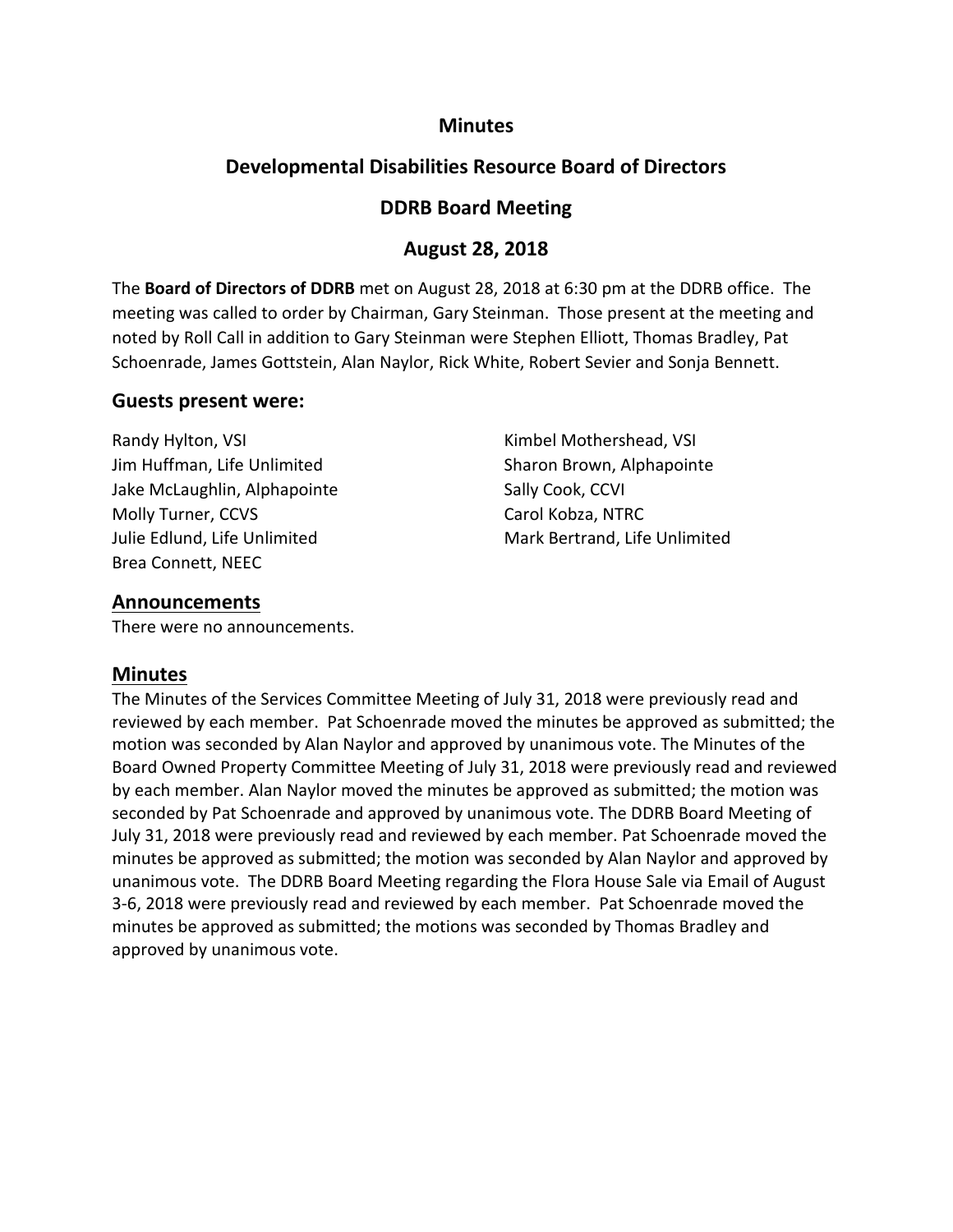# **Financial Report**

Thomas Bradley provided the following Financial Report for the month of June.

### **DDRB P&L YTD to Date July**

| $\bullet$ | = Total Income       | \$5,124,200.14 |
|-----------|----------------------|----------------|
|           | • Total Expenses $=$ | \$3,049,487.32 |
| $\bullet$ | Net Income $=$       | \$2,074,712.82 |

### **DDRB Balance Sheet July**

| <b>Total Checking &amp; Savings =</b> | \$6,316,560.19 |
|---------------------------------------|----------------|
| <b>Total Fixed Assets =</b>           | \$1,917,004.37 |
| <b>Total Assets =</b>                 | \$8,233,564.56 |
| <b>Total Liabilities=</b>             | 3,805.52       |
| <b>Total Fund Balance =</b>           | \$6,155,046.22 |
| Net Income =                          | \$2,074,712.82 |
| <b>Total Equity =</b>                 | \$8,229,759.04 |
| <b>Total Liabilities and Equity =</b> | \$8,233,564.56 |

### **TCM P & L Year to Date July**

| $\bullet$ | Total Income =          | \$2,095,129.76 |
|-----------|-------------------------|----------------|
|           | <b>Total Expenses =</b> | \$1,507,832.48 |
|           | Net Income $=$          | \$587,296.70   |

# **TCM Balance Sheet July**

| $\bullet$ | Total Checking & Savings =            | \$2,336,869.38 |
|-----------|---------------------------------------|----------------|
| $\bullet$ | <b>Total Assets =</b>                 | \$2,336,869.38 |
| $\bullet$ | Net Income $=$                        | \$2,336,869.38 |
|           | <b>Total Liabilities and Equity =</b> | \$2,336,869.38 |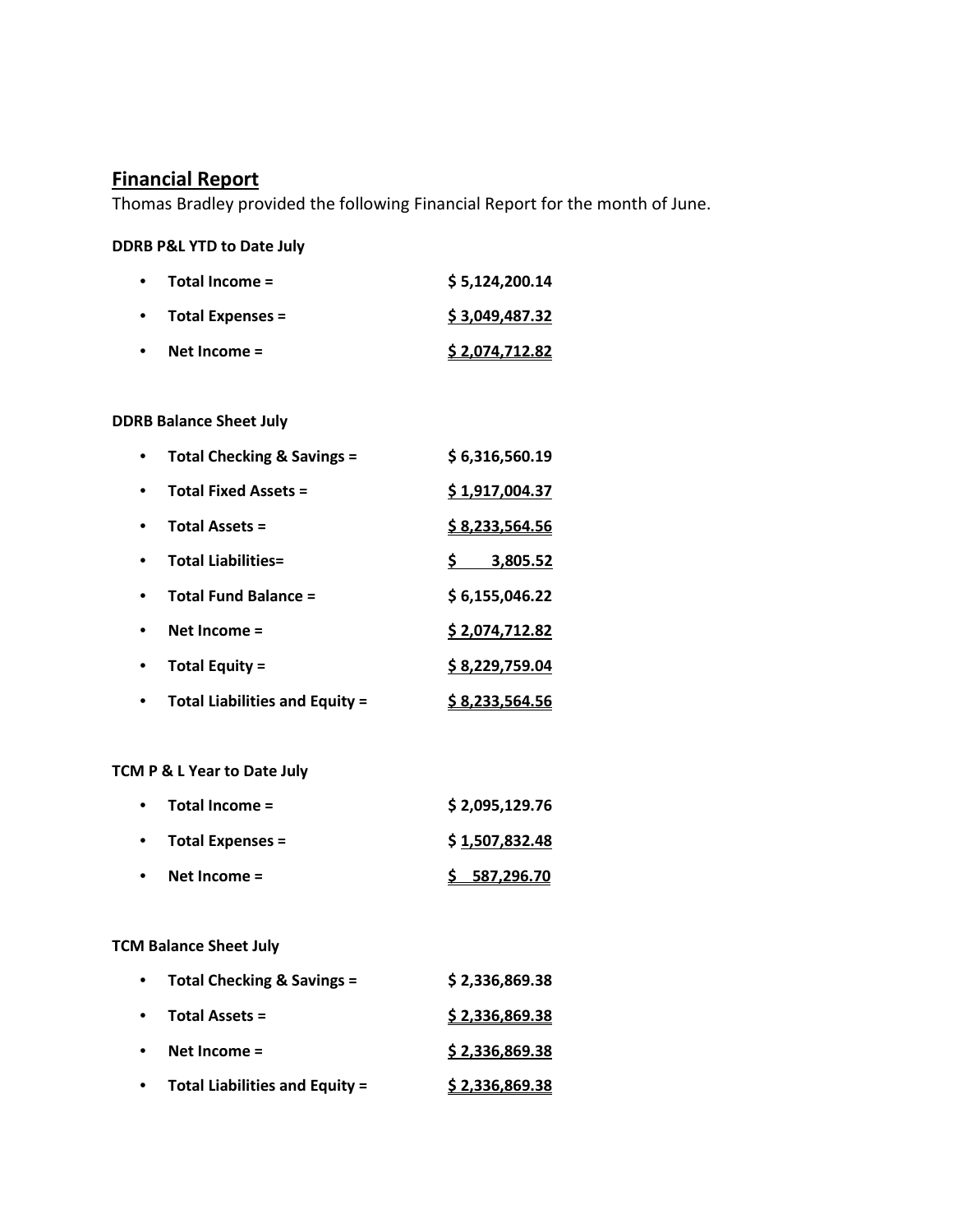**RECAP of Investments – July 31, 2018**

**DDRB**

**Long Term Reserves Investment:**

• **Total Balance = \$2,425,000**

**Short Term Working Capital Investment:** 

• **Total Balance = \$2,005,000**

**DDRB Interest Earned YTD = \$45,330.01**

**TCM**

**Long-Term TCM Reserves Investment:**

• **Total Balance= \$1,979,000**

#### **TCM Interest YTD = \$12,148.42**

It was moved by Pat Schoenrade and seconded by Alan Naylor that the Treasure's Report be accepted as read. The board agreed unanimously.

### **Administrative Directors Report**

Sonja reported that she had visited Easter Seals Midwest, Northland Early Education Center and Alphapointe with Pat Schoenrade. Pat has prepared written reports and shared with the board on those visits and will provide a highlight in the Services Committee report. She reported that the information had been supplied to the Finance Committee in order to approve and Set the Levy. She said that she had prepared an actual to budget comparison for Tom Bradley and that she will prepare information for the agencies to use as FY19 funding guidelines after the August invoices for services are received. Public Notices have been issued as required of the Board's intention to accept applications for FY19 funding. All the current agencies have been sent the application as well as two new agencies which requested applications. The office reset of furniture approved last month have been reset. We have two office resets left to complete if the board approves the request for additional furniture.

# **Executive Committee**

Gary Steinman reported that the Flora House has been sold. The house was listed for \$152,000 which was the current appraised price. The board received an offer of \$135,000 and offered a counter of \$142,000 which was accepted by the buyer. The buyer performed an inspection of the property and accepted the home in the "as is" condition with no further requests. The closing is scheduled for September 12, 2018.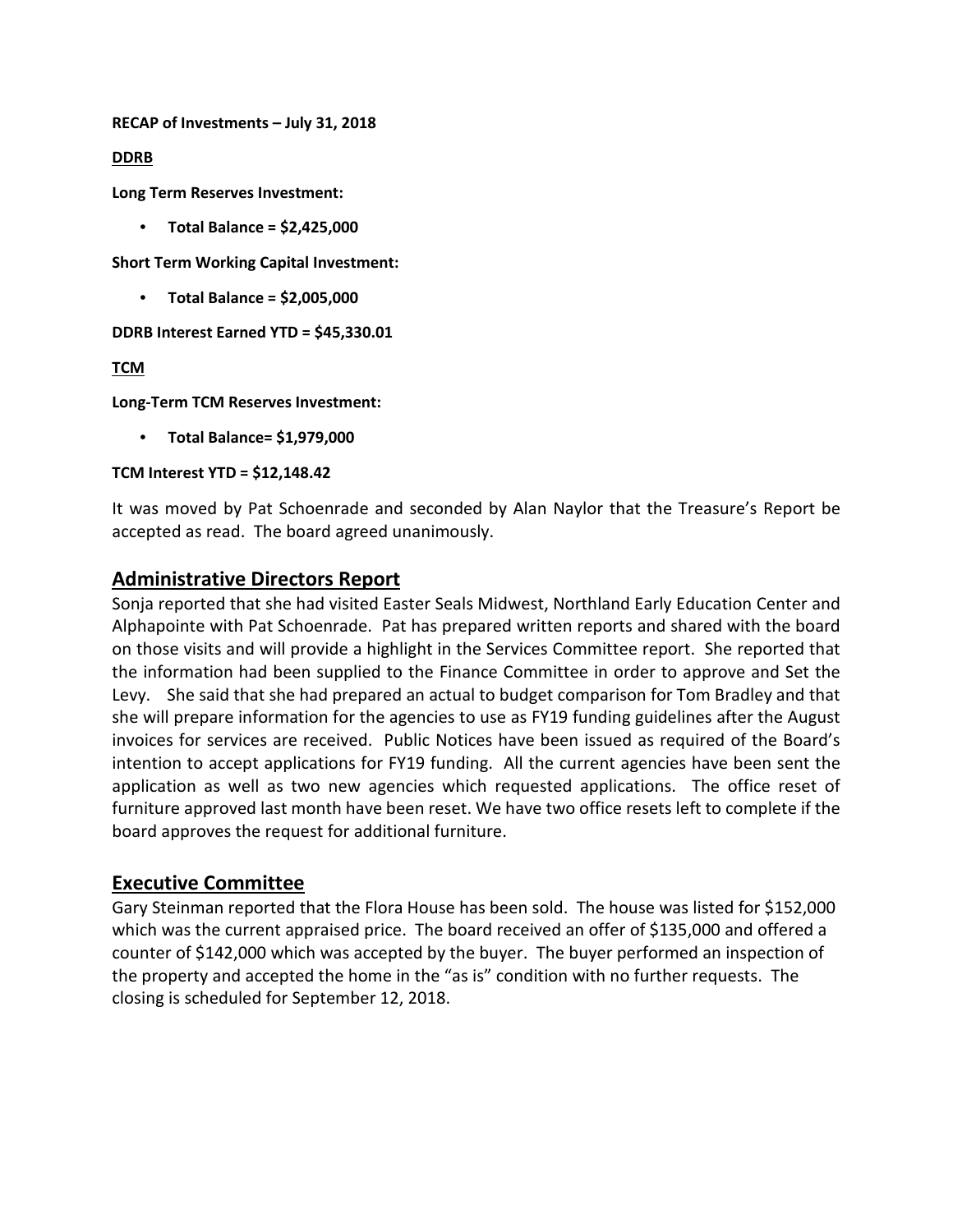# **Finance Committee**

### **Set the Levy 2018**

We need to Set the Levy this meeting as required by law. Sonja supplied the necessary documentation from the County and State Auditor's Office (SAO) to the Finance Committee. The Levy was set in 2017 at .1181 and can only be increased in even number years. The maximum amount that can be levied is .1200. Due to the calculations utilized by the SAO to comply with state regulations including the Hancock Amendment, the rate recommended and certified by the SAO this year is .1180. Tom Bradley said the Finance Committee had reviewed the documents and voted to recommend the Levy be set at .1180 for 2018. **Rick White motioned that the Board Set the Levy at .1180 for 2018; the motion was seconded by Gary Steinman and passed unanimously by the 8 members present.** 

### **2019 Agency Funding Increase Guideline**

Tom Bradley stated that the Finance Committee recommended a 4% increase as a guideline for the Agencies as they are preparing their budgets and funding applications for 2019. He stated that the Consumer Price Index was running at about 2.1% and the 4% guideline would allow the agencies some leeway for additional costs. The motion for the 4% increase guideline as a recommended was made by Pat Schoenrade and seconded by Rick White. The measure **passed unanimously by the 8 members present.** Sonja was instructed to advise the agencies of this guideline.

Tom confirmed that **Finance Committee budget review meeting** previously **scheduled for Tuesday, November 6 at 4:30 pm has been changed** to Monday, November 5, 2018 at 4:30 pm to accommodate attendance by all members of the Finance Committee. He instructed everyone to update their calendars accordingly and requested Sonja send a notice to the agencies. Gary reiterated that an agency grant request that falls within the 4% guideline will not be required to review with the Finance Committee and any request over the guideline will require an agency representative to review the request with the Finance Committee prior to recommendation to the board.

### **VSI 2018 Capital Grant Program**

VSI Capital Grant increase request for \$975 additional funds for a box truck had been reviewed and rejected by the Finance Committee.

VSI Capital Grant increase request of \$2075 for additional funds for a stretch wrap machine; original request was for \$7000 and the machine they are able to procure is \$9075. This will enable them to continue to grown their business with Boulevard Brewing Company. Tom said the Finance Committee had reviewed the request and discussed with Randy Hylton and is recommending approval to the Board. The motion to approve the additional \$2075 for the stretch wrap machine was made by Rick White and seconded by Alan Naylor. The measure **passed unanimously by the 8 members present.**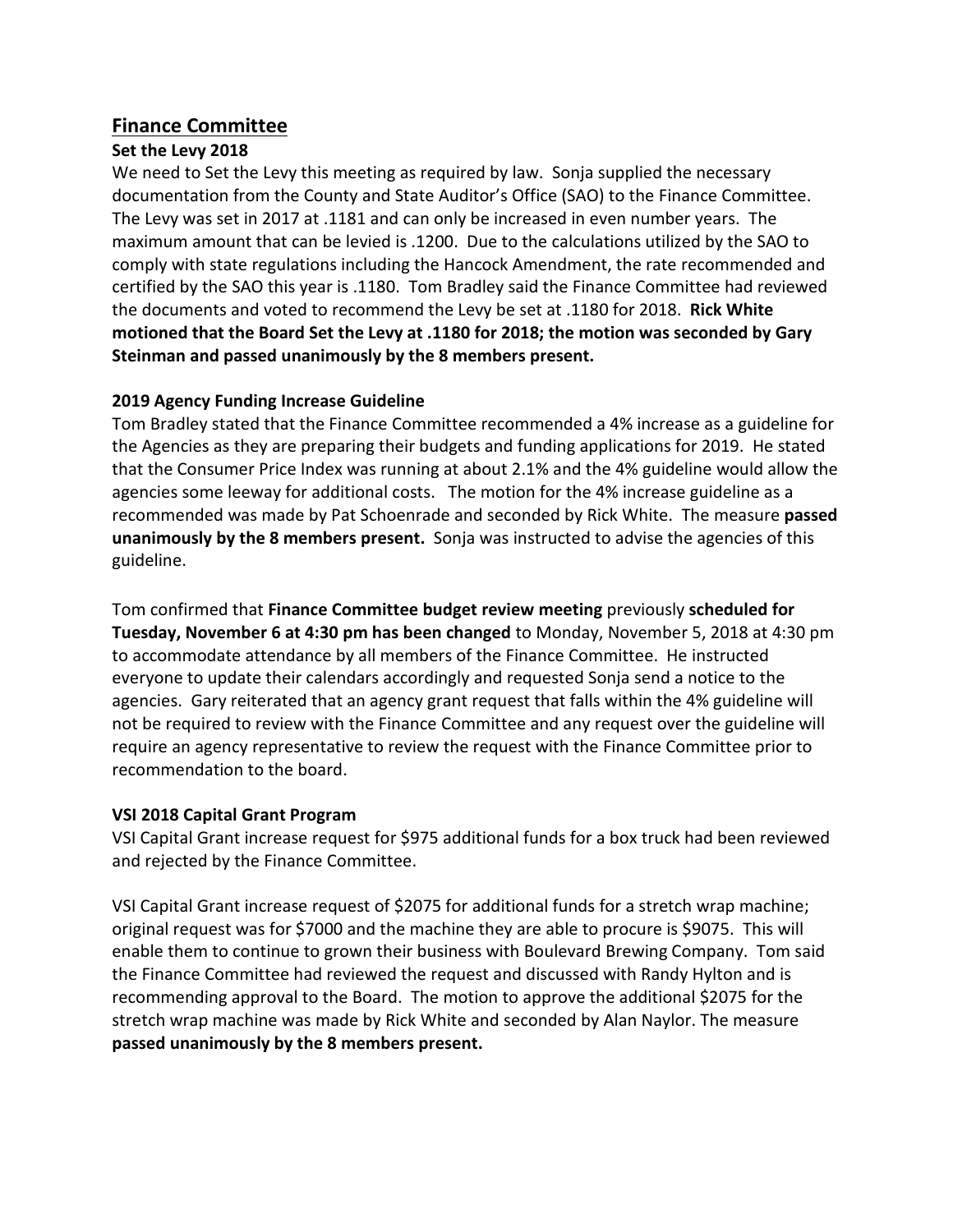#### **CCVI Additional Funding Request FY2018**

Tom Bradley advised the board that a request for additional funding from the Children's Center for the Visually Impaired in the amount of \$12,000 for FY18 had been received. The funds are necessary as CCVI is serving more children than had been expected last year when the budgets were submitted. CCVI serves children from the ages of birth to three (3) in the DDRB funded program. Tom said the Finance Committee had reviewed the request and is recommending approval of the additional funds which increases their budget from \$76,537 to \$85,537. A motion to approve was made by Rick White and seconded by Alan Naylor and **passed unanimously by the 8 members present.**

#### **CHS Donation Request**

Tom Bradley advised that a request had been made by CHS for a contribution of \$250 to help fund the candy for the annual CHS Halloween Party. The Finance Committee had reviewed this request and recommends approval to the board with the funds to be paid from TCM accounts. Pat Schoenrade moved that we approve the \$250 request with a second from Rick White. The measure **passed unanimously by the 8 members present.**

# **Services Committee**

Agency Visits – Pat advised that she and Sonja and visited three agencies this month. She has provided detailed reports to each member of the board. For this meeting she said that she wanted to point out one "cool" thing about each of the agencies and the members can refer to her written report for more information.

#### **Easter Seals Midwest Visit**

Pat Schoenrade told the board members ESMW clients are mostly from Clay County and many have a diagnosis of Autism. They are currently looking for a new building but do not want to over-crowd their current classrooms. All the classrooms are well equipped and they work very closely with the families of the children they serve.

### **Northland Early Education Center Visit**

She told the board NEEC works with both developmentally disabled and typically developing children and the majority of the children they serve are from Clay County. One impressive thing about NEEC is that they are finishing up their building campaign of \$3.7 million dollars and have about \$700,000 left to raise. The new building will double the number of clients they can serve. Alan Naylor mentioned that he was by their location recently and saw that they had broken ground on the new building.

#### **Alphapointe Visit**

Pat said that they were able to meet a couple of the Clay County clients who work at Alphapointe. She was impressed by their range of products and services. They range from testing to vocational training and many workers are career employees provided a pension plan. She was impressed with their Youth Services Program. They host a camp in the summer with an adventure camp, an overnight camp and a technology camp with 29 Clay County youth with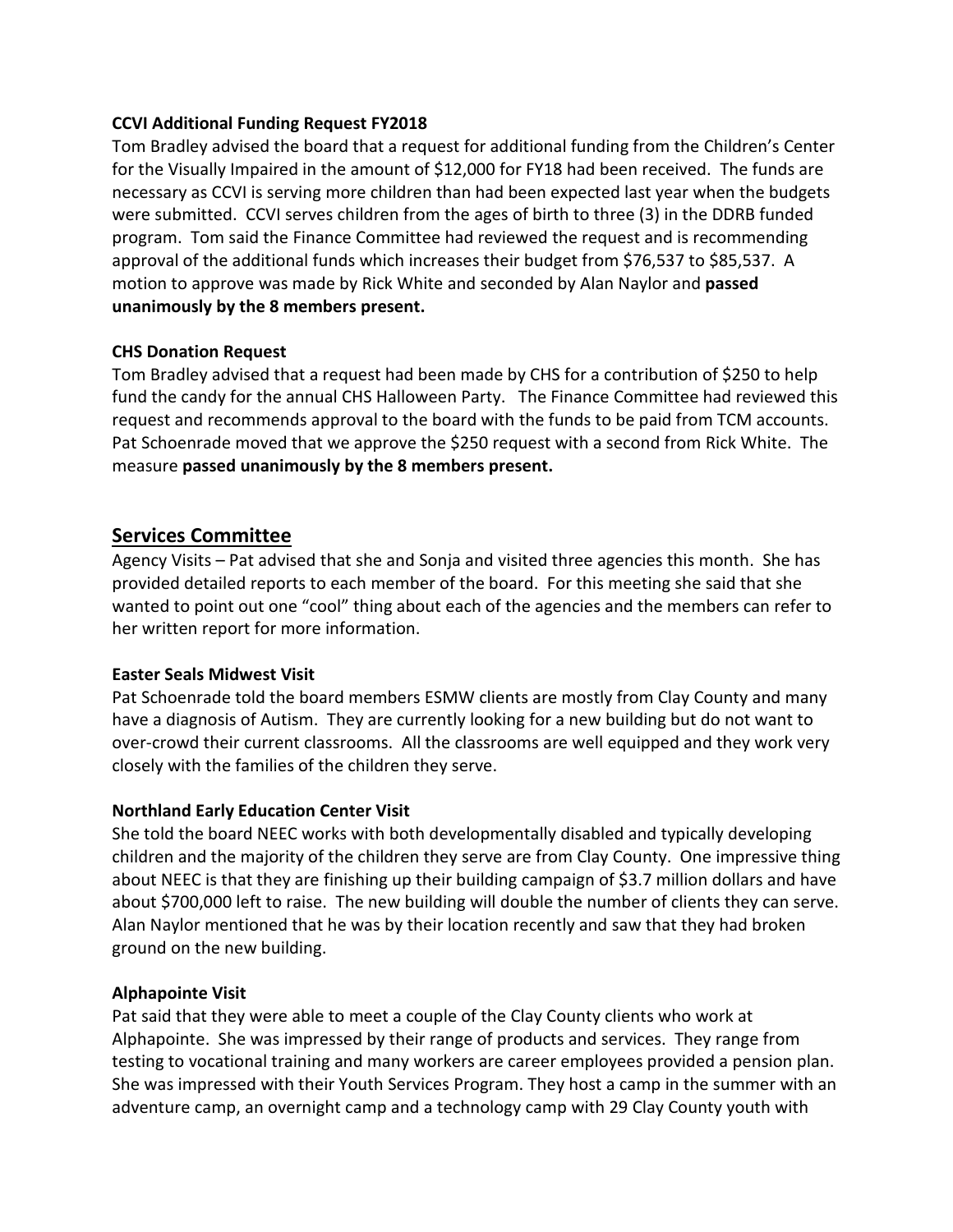visual impairment participating and 6 of those with developmental disabilities as well as a visual impairment. Jake McLoughlin, Youth Services Director was offered the opportunity to present information on his program to the board.

#### **Alphapointe Presentation**

Jake McLaughlin, Youth Services Director presentation to the board is attached. Jake gave a brief explanation of the various youth programs and initiatives promoted by Alphapointe. The programs are Adventure Day Camp, Adventure Residency Camp, Technology Camp, E.Y.E. Program, S.T.E.P. and College Prep. He played a video at the end which included testimonials from children who participated in the camp.

#### **CCVI Presentation**

Molly Turner was introduced by Sally Cook as the new Executive Director for CCVI. Molly thanked the board for all their past support and for the additional funds for 2018. She turned the presentation over to Sally. Sally explained the programs that CCVI promotes to the serve children who are visually impaired which includes both the developmental delayed and otherwise typically developing. They have an Early Intervention Program, Preschool/Kindergarten Program, Home-based Services and Center-based services. She spoke about their sensory garden which was made possible by a grant related to the trolley. She provided some highlights of successes of the program. A copy of the presentation is attached to the minutes.

# **Board Owned Property Committee**

Alan Naylor gave the report for the Board Owned Property Committee.

**The 2nd Board Owned Property Inspection** was conducted August 6, 2018. The BOP Committee reviewed the report and had the following recommendations to the Board. A copy of the Inspection Report from Jason Kuhlman is attached to the minutes.

#### **Ridgeway House**

The landscaping has not been kept up very well in the past two years. Jason Kuhlman has provided a bid (#18201) of **\$650 for general landscape clean up**. Pat Schoenrade moved the board approve this expense which was seconded by Rick White and **passed unanimously by the 8 members present.**

#### **Liberty House**

The trees and shrub, especially along the driveway need to be trimmed. Jason Kuhlman has provided a bid (#18205) in the amount of **\$650 for general cleanup**. Pat Schoenrade moved the board approve this expense which was seconded by Gary Steinman and **passed unanimously by the 8 members present.**

The deck needs to be stained and treads on the steps replaced. Jason Kuhlman has provided a bid (#182057) in the amount of **\$900 for both projects.** Rick White moved the board approve this expense which was seconded by Pat Schoenrade and **passed unanimously by the 8 members present.**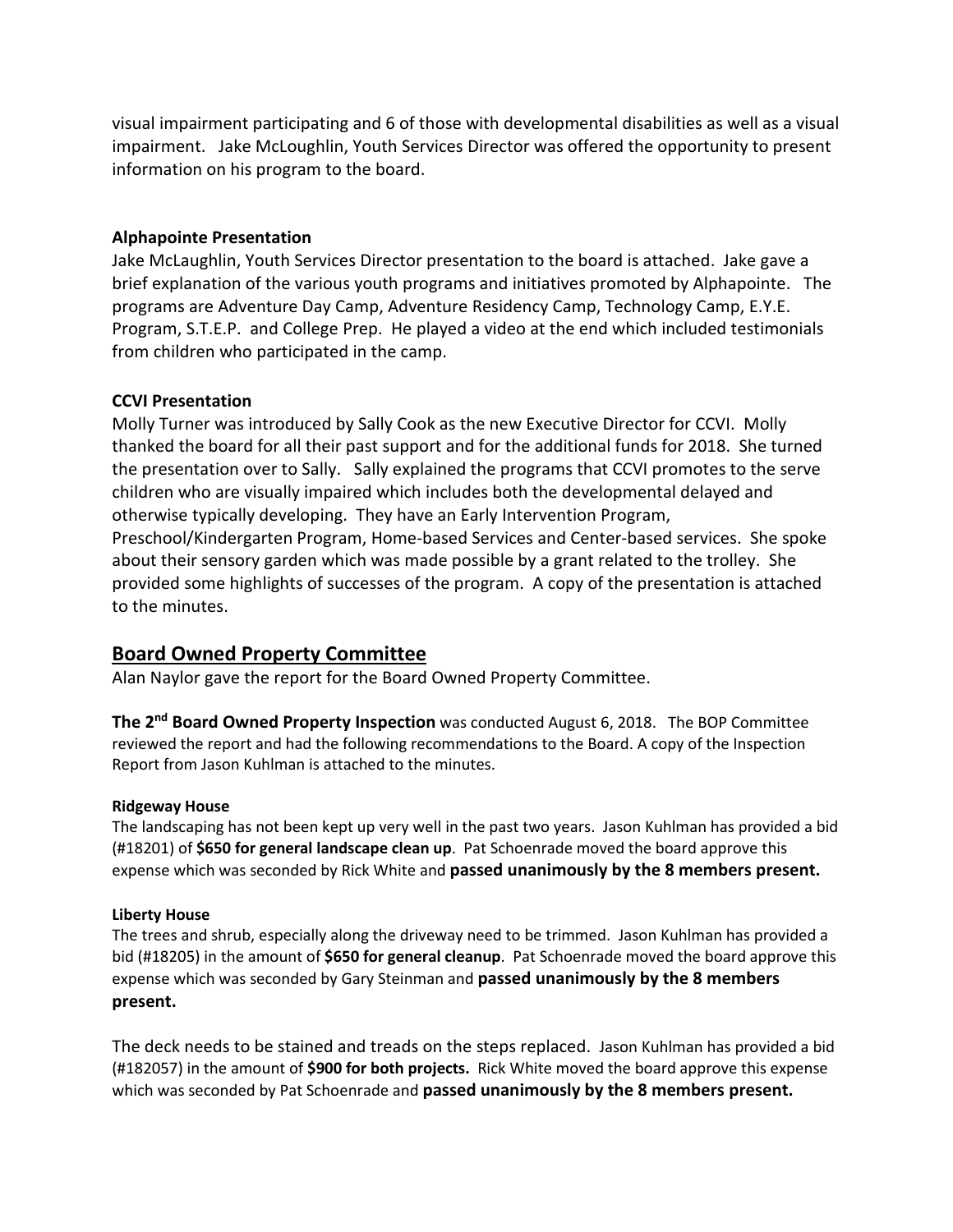#### **Sherwood House**

Alan Naylor advised that the Sherwood House was scheduled to be vacated by Life Unlimited on October 1, 2108.

The following list of repairs was submitted to the board for approval.

One of the bedrooms by the garage has **a broken window**. I was told that the person that lives in the room broke it. The cost to repair it is **Est \$575**.

The same room as mentioned above has heavily **soiled carpet**. The cost to clean it is **Est \$150**.

An **outlet cover is missing** in the living room**. Est\$40**

A **hose bib** on the back of the house is leaking and needs rebuilt. **Est\$160**.

The **landscaping** needs some attention. The trees also need some trimming. **Est\$750**

The **gas vent flashing** at the peak of the roof needs to be nailed back down. **Est\$150**

Alan Naylor motioned the board approve Jason Kuhlman to complete **all of these projects at a total cost of \$1825** with the caveat that the inside maintenance projects should be delayed until the property is vacated. The outdoor maintenance can be completed prior to October 1. All the maintenance should be completed as soon as possible after vacated in order to expedite property being listed for sale. Gary Steinman seconded the motion which **passed unanimously by the 8 members present.**

All other items on the inspection report not specifically addressed by the board related to the homes were referred to Julie Edlund with Life Unlimited to complete. Julie agreed to have the items attended to by the maintenance crew.

#### **Kent Street**

**The following list of repairs and maintenance were recommended by the BOP Committee for the Kent Street building.** 

There are several **ceiling tiles** that have been damaged by water. Sonja has called the roofers to take a look. **Est\$ to replace them \$100 –** *McDermott Roofing to inspect roof for leaks prior to replacing tiles. Sonja reported that she has been in touch with McDermott.*

The drywall under the window in the **Keller Room** is cracked. It was likely caused by the lack of rain this Summer**. Est to repair/paint \$250**

One of the walls in the **Tubman Room** has several spots in the **paint** that have bubbled up. The spots will have to be cut out and primed. Then the wall will need to be skim coated and repainted. **Est\$500.**

Bath #2 has a **toilet** that is dripping. Repair **Est\$150**.

The **water heater** that is used by the Bathroom#7/Kitchen#1 by the Tubman Room has stopped working. It is located above the ceiling. I do not believe it was replaced during the last remodel. The cost to replace it is **Est\$775**.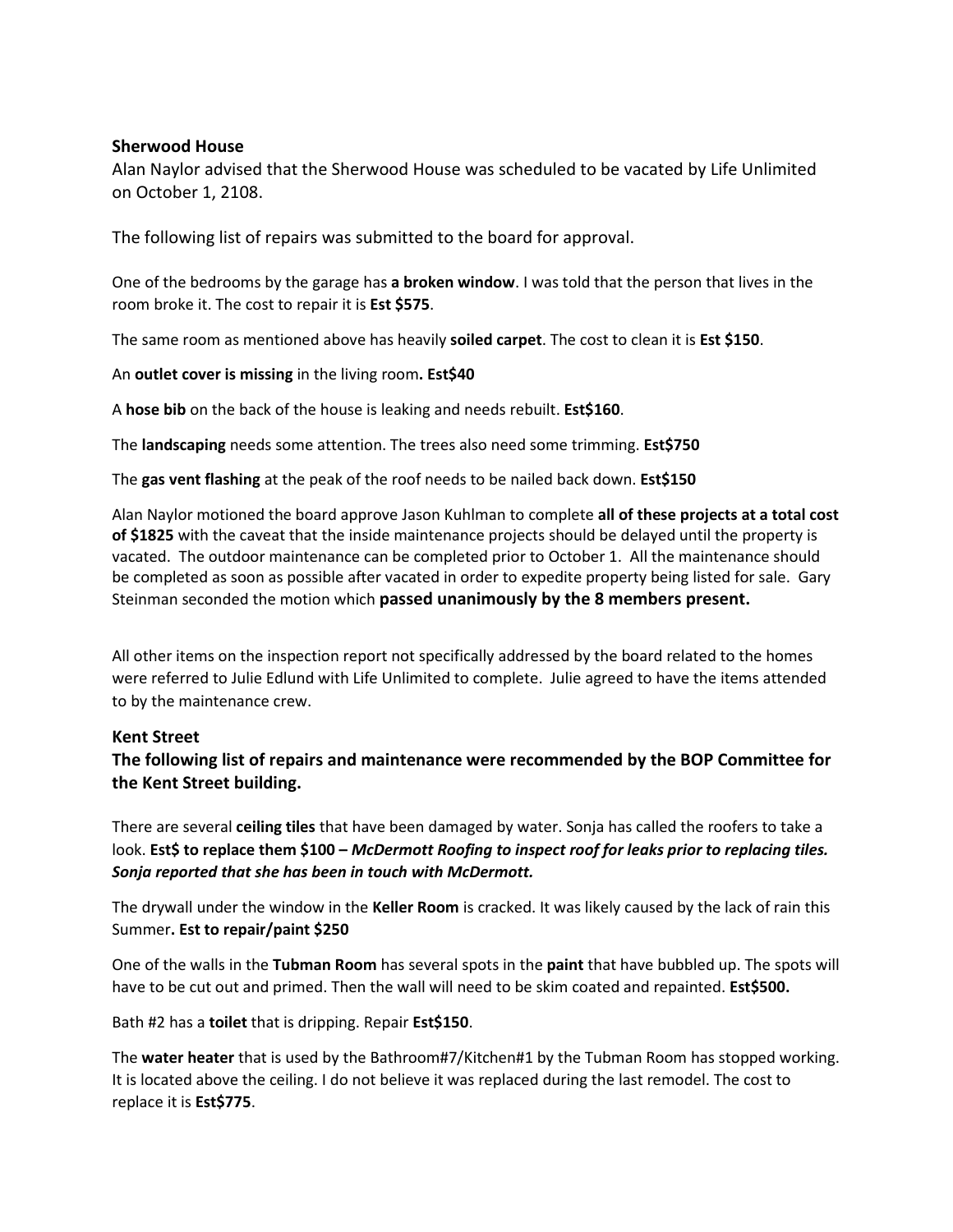Alan recommended the board approve Jason Kuhlman to complete the repairs as outlined in the inspection report for **a total amount \$1775**. Pat Schoenrade moved the motion be approved with a second by Rick White. The measure **passed unanimously by the 8 members present.**

#### **Kent Street Office Furniture**

Sonja has supplied a proposal from Scott Rice for additional office furniture to furnish three (3) additional offices spaces. She confirmed that this is in addition to the furniture approved last month which has been installed. Anita confirmed that this will leave "maybe" 1 open desk space with the new people that have been hired. The quotation for **the furniture and installation is \$2597.12**. Alan moved that we approve the expenditure of three office desks in the amount of \$2597.12 with a second from Rick White. The **measure passed unanimously by the 8 members present.**

#### **Kent Street Trees**

Alan addressed the issue of the 5 ash trees along the front of the building between the parking lot and the street. As requested, we procured three (3) bids for removing the trees, stump grinding and disposing the debris. **Walker Tree Service** provided the lowest bid **in the amount of \$1670**. The BOP Committee is recommending that we approve this bid. Alan moved that we approve the with a second from Rick White. The **measure passed unanimously by the 8 members present.**

# **Long Range Committee**

There was no report from this committee.

# **Targeted Case Management**

Anita Hartman reported for CHS that CHS had 40 full time employees at this time. They have hired 3 new people and replaced 2. The caseload averages for this month was 1:40.6. Anita said with her new hires, she is hoping to get the case load down to 1:38. In July there were 9 newly eligible, 3 transfer in, 8 discharges and 5 transfer out. CHS served 1218 in July. The Medicaid ratio remains 70/30.

The share office spaces are working with 4 office shares now and two more in process. She is pleased with how the space looks and operates. Anita is pleased with the layouts.

### **Guest Comments**

**Brea Connett with Northland Early Education Center** said that Alan had stolen her thunder by reporting on the ground breaking! They have cleared nearly 2 acres of ground for the start of the new building. The board offered their congratulations.

**Randy Hylton with Vocational Services** said that they had recently partnered with Ronald McDonald House and they were saving Pop Can Tabs as a fund raiser for the organization. The pop can tabs are sold as scrap aluminum and the funds used to help support the Ronald McDonald House. He said they were having the VSI Length of Service Awards in NKC on October 18 and Liberty on October 19 honoring every employee's length of service and the board members were invited to attend. He thanked the board for the capital grants and for approving his request for additional funds for the stretch wrap machine.